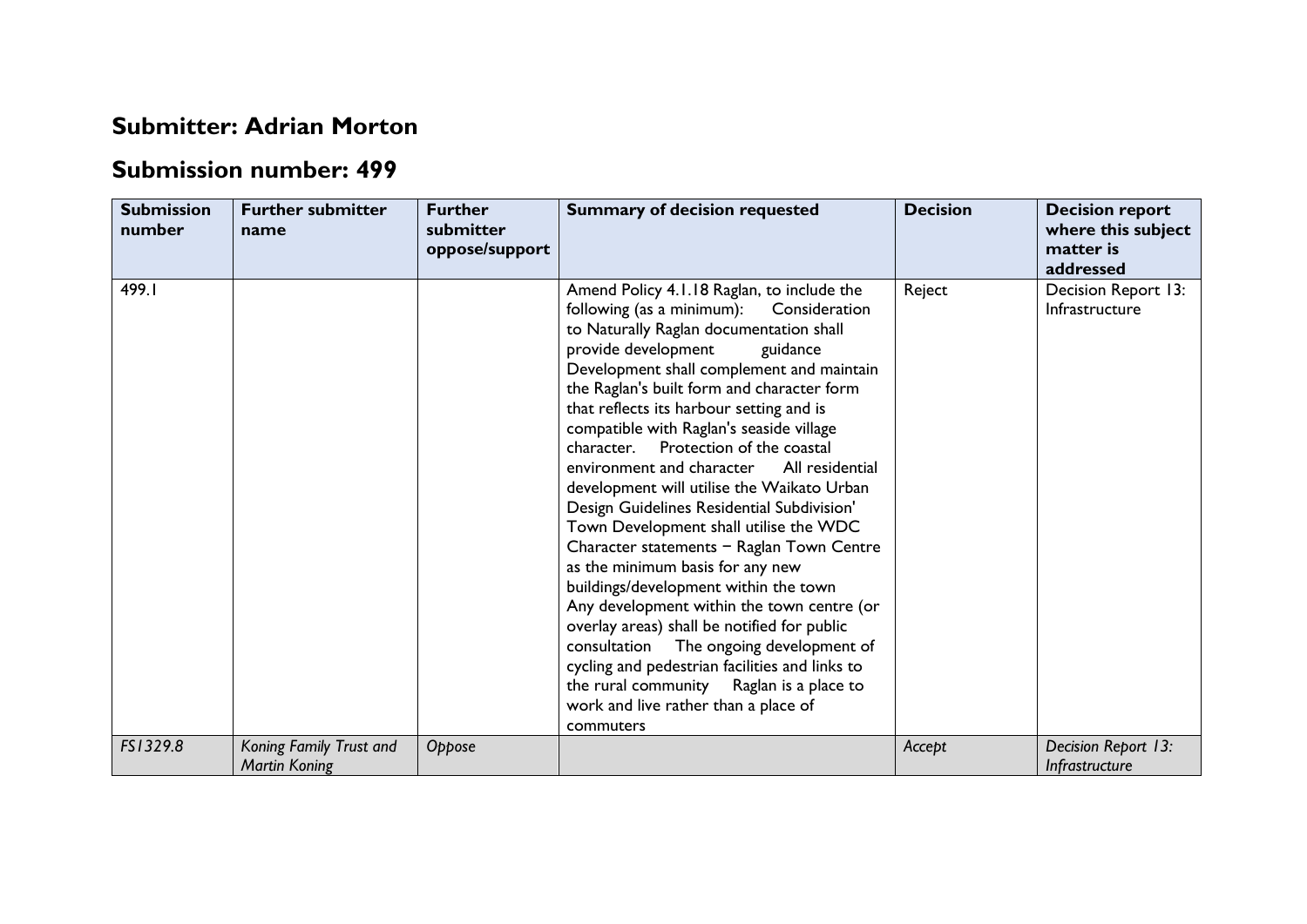| <b>Submission</b><br>number | <b>Further submitter</b><br>name                           | <b>Further</b><br>submitter<br>oppose/support | <b>Summary of decision requested</b>                                                                                                                                                                                                                                                                | <b>Decision</b> | <b>Decision report</b><br>where this subject<br>matter is<br>addressed |
|-----------------------------|------------------------------------------------------------|-----------------------------------------------|-----------------------------------------------------------------------------------------------------------------------------------------------------------------------------------------------------------------------------------------------------------------------------------------------------|-----------------|------------------------------------------------------------------------|
| 499.2                       |                                                            |                                               | Amend Policy 4.1.18 Raglan, to require<br>housing for the elderly in all new<br>developments and designate the former<br>Lazarus village to prevent it being sold off and<br>redeveloped.                                                                                                           | Reject          | Decision Report 5:<br><b>Strategic Directions</b>                      |
| FS1276.36                   | Whaingaroa<br><b>Environmental Defence</b><br>Inc. Society | Support                                       |                                                                                                                                                                                                                                                                                                     | Reject          |                                                                        |
| 499.3                       |                                                            |                                               | Amend Policy 5.3.9 Non-rural activities, to<br>include "gun club shooting activities".                                                                                                                                                                                                              | Accept in Part  | Decision Report 22:<br>Rural Zone                                      |
| FS1276.38                   | Whaingaroa<br><b>Environmental Defence</b><br>Inc. Society | Support                                       |                                                                                                                                                                                                                                                                                                     | Accept in Part  | Decision Report 22:<br><b>Rural Zone</b>                               |
| FS1311.33                   | Ethan & Rachael Findlay                                    | Oppose                                        |                                                                                                                                                                                                                                                                                                     | Accept in Part  | Decision Report 22:<br><b>Rural Zone</b>                               |
| FS1388.503                  | Mercury NZ Limited                                         | Oppose                                        |                                                                                                                                                                                                                                                                                                     | Accept in Part  | Decision Report 22:<br><b>Rural Zone</b>                               |
| 499.4                       |                                                            |                                               | Amend Policy 5.3.11 to include "promote".<br><b>AND</b><br>Amend the Proposed District Plan to remove<br>the requirement for resource consent for<br>home occupations;<br><b>OR</b><br>Amend the Proposed District Plan to make it<br>easier and cheaper to obtain permission for a<br>home office. | Accept in Part  | Decision Report 22:<br><b>Rural Zone</b>                               |
| FS1388.504                  | Mercury NZ Limited                                         | Oppose                                        |                                                                                                                                                                                                                                                                                                     | Accept in Part  | Decision Report 22:<br><b>Rural Zone</b>                               |
| 499.5                       |                                                            |                                               | Amend Policy 5.3.15 Noise and vibration to<br>Defined flight path corridors for<br>include:                                                                                                                                                                                                         | Accept in Part  | Decision Report 22:<br><b>Rural Zone</b>                               |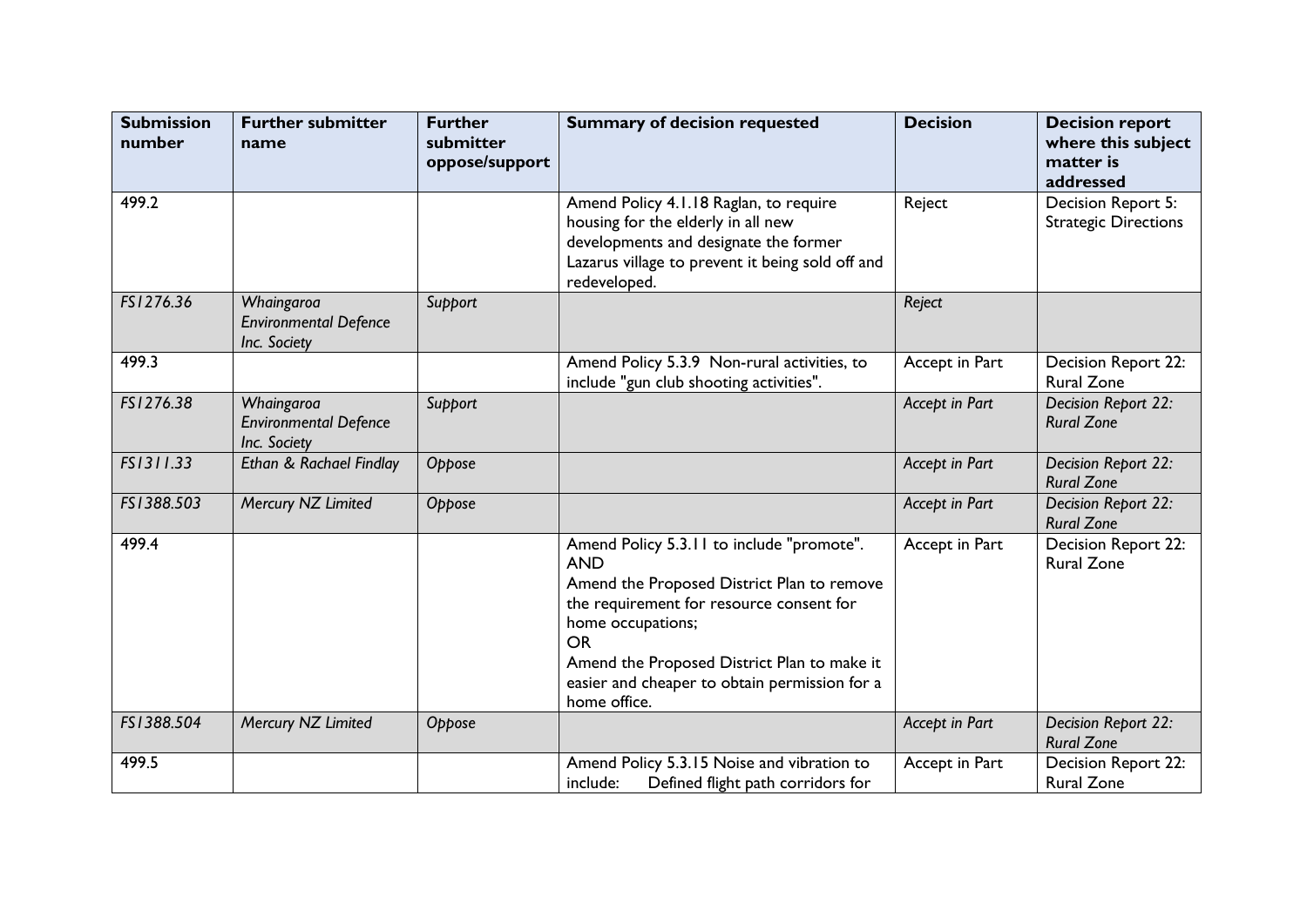| <b>Submission</b><br>number | <b>Further submitter</b><br>name                           | <b>Further</b><br>submitter<br>oppose/support | <b>Summary of decision requested</b>                                                                                                                                                                                                                                                                                                                                                                                                                                                                                                                                                             | <b>Decision</b> | <b>Decision report</b><br>where this subject<br>matter is<br>addressed       |
|-----------------------------|------------------------------------------------------------|-----------------------------------------------|--------------------------------------------------------------------------------------------------------------------------------------------------------------------------------------------------------------------------------------------------------------------------------------------------------------------------------------------------------------------------------------------------------------------------------------------------------------------------------------------------------------------------------------------------------------------------------------------------|-----------------|------------------------------------------------------------------------------|
|                             |                                                            |                                               | recreational and training light aircraft that<br>avoid rural properties;<br>Fly<br>avoidance/exclusion zones; and<br>Noise<br>control of aircraft engines.                                                                                                                                                                                                                                                                                                                                                                                                                                       |                 |                                                                              |
| FS1276.39                   | Whaingaroa<br><b>Environmental Defence</b><br>Inc. Society | Support                                       |                                                                                                                                                                                                                                                                                                                                                                                                                                                                                                                                                                                                  | Accept in Part  | Decision Report 22:<br><b>Rural Zone</b>                                     |
| 499.6                       |                                                            |                                               | Add new Specific Zone for Raglan Township<br>and surrounds.                                                                                                                                                                                                                                                                                                                                                                                                                                                                                                                                      | Reject          | Decision Report 19:<br>Raglan and Decision<br>Report 28A: Zoning<br>- Raglan |
| 499.7                       |                                                            |                                               | Amend Rule 22.4.1.2 P3 (a)(iii) General<br>subdivision to change maximum slopes from<br>1:2 to 1:2.5.                                                                                                                                                                                                                                                                                                                                                                                                                                                                                            | Reject          | Decision Report 22:<br><b>Rural Zone</b>                                     |
| 499.8                       |                                                            |                                               | Amend Rule 22.4.4.4 PI (a) General<br>subdivision to add the text "over any<br>consecutive 12 month time period"                                                                                                                                                                                                                                                                                                                                                                                                                                                                                 | Accept in Part  | Decision Report 22:<br><b>Rural Zone</b>                                     |
| 499.9                       |                                                            |                                               | Amend Schedule 30.2 Notable Trees, to<br>include the following notable trees associated<br>Trees within 30 metres of the<br>with Raglan:<br>high water mark between the Bow St jetty<br>and Helen Place, Raglan. Trees adjacent to<br>the Raglan Airfield.  Trees within 10 metres<br>of Marine Parade. Trees between the<br>recreation ground and Lily Street, Raglan.<br>Trees on Wallis Street at the foot of<br>Government Road, Raglan. Trees in the<br>gully between Rose Street and Lily Street,<br>Raglan. Trees to the south west of State<br>Highway 23, Raglan between Hills Road and | Reject          | Decision Report 8:<br>Historic Heritage                                      |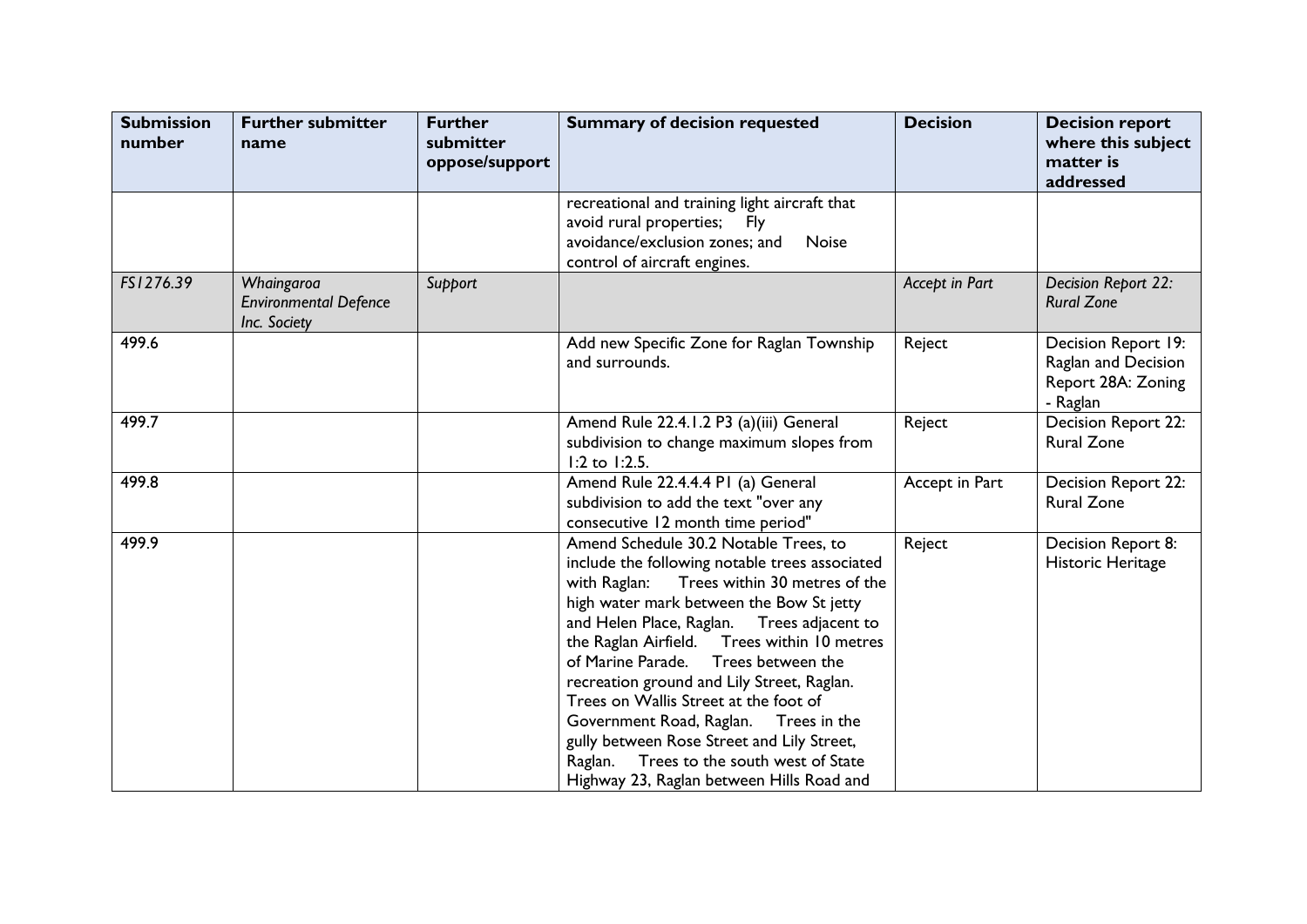| <b>Submission</b><br>number | <b>Further submitter</b><br>name                           | <b>Further</b><br>submitter<br>oppose/support | <b>Summary of decision requested</b>                                                                                   | <b>Decision</b> | <b>Decision report</b><br>where this subject<br>matter is<br>addressed |
|-----------------------------|------------------------------------------------------------|-----------------------------------------------|------------------------------------------------------------------------------------------------------------------------|-----------------|------------------------------------------------------------------------|
|                             |                                                            |                                               | Greenslade Road.<br>Trees in the Lorenzen<br>All large trees.<br>Bay reserve.                                          |                 |                                                                        |
| FS1276.43                   | Whaingaroa<br><b>Environmental Defence</b><br>Inc. Society | Support                                       |                                                                                                                        | Reject          |                                                                        |
| 499.10                      |                                                            | Oppose                                        | Amend Schedule 30.2 Notable Trees, to<br>include the trees adjacent to the Raglan<br>Airfield.                         | Reject          | Decision Report 8:<br>Historic Heritage                                |
| FS1276.44                   | Whaingaroa<br><b>Environmental Defence</b><br>Inc. Society | Support                                       |                                                                                                                        | Reject          |                                                                        |
| 499.11                      |                                                            |                                               | Amend Schedule 30.2 Notable Trees, to<br>include trees within 10 metres of Marine<br>Parade.                           | Reject          | Decision Report 8:<br>Historic Heritage                                |
| FS1276.45                   | Whaingaroa<br><b>Environmental Defence</b><br>Inc. Society | Support                                       |                                                                                                                        | Reject          |                                                                        |
| 499.12                      |                                                            |                                               | Amend Schedule 30.2 Notable Trees, to<br>include the trees between the recreation<br>ground and Lily Street, Raglan.   | Reject          | Decision Report 8:<br>Historic Heritage                                |
| FS1276.46                   | Whaingaroa<br><b>Environmental Defence</b><br>Inc. Society | Support                                       |                                                                                                                        | Reject          |                                                                        |
| 499.13                      |                                                            | Oppose                                        | Amend Schedule 30.2 Notable Trees, to<br>include the trees on Wallis Street at the foot<br>of Government Road, Raglan. | Reject          | Decision Report 8:<br>Historic Heritage                                |
| FS1276.47                   | Whaingaroa<br><b>Environmental Defence</b><br>Inc. Society | Support                                       |                                                                                                                        | Reject          |                                                                        |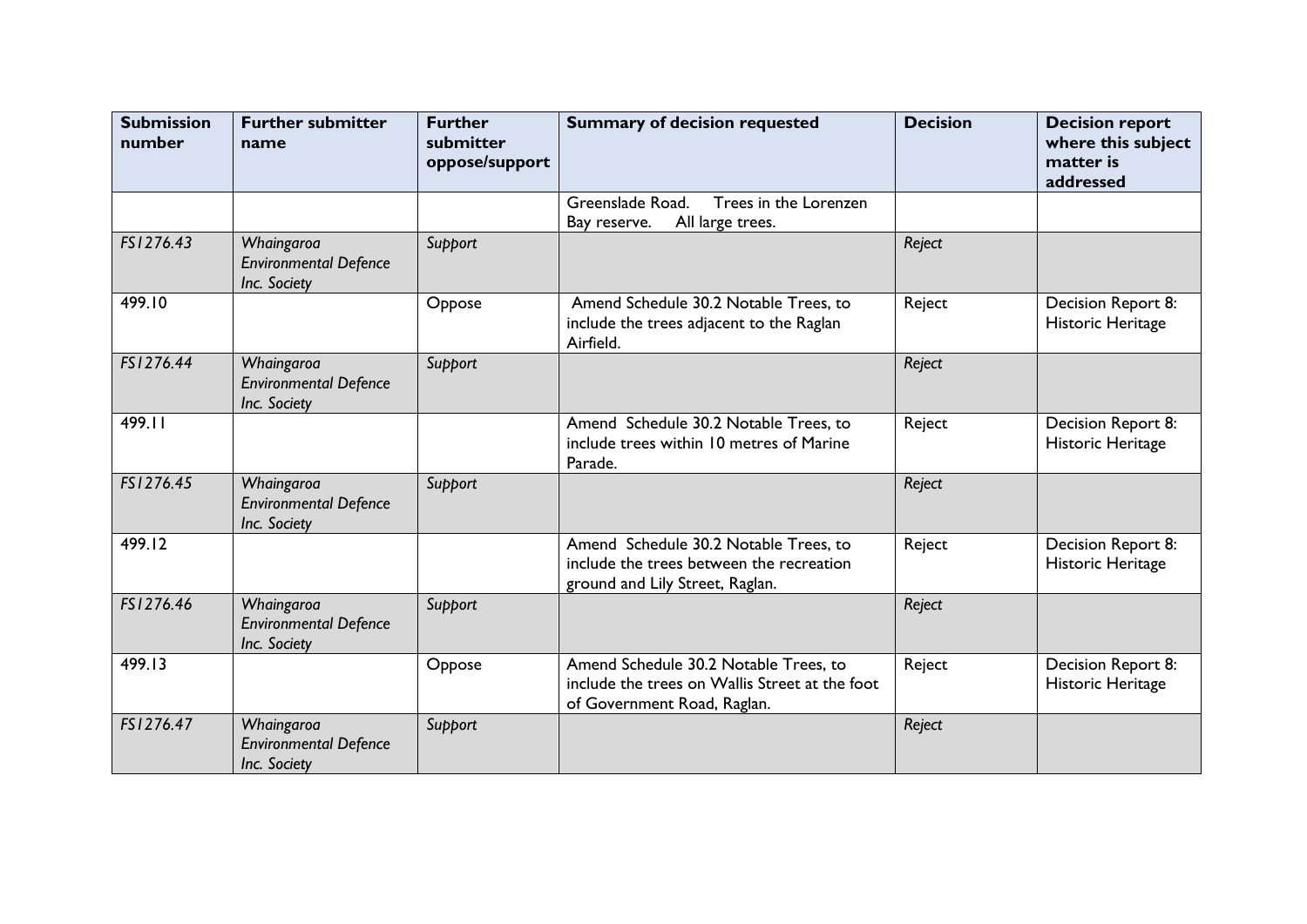| <b>Submission</b><br>number | <b>Further submitter</b><br>name                           | <b>Further</b><br>submitter<br>oppose/support | <b>Summary of decision requested</b>                                                                                                                                                                                                                                                                                                                                                                           | <b>Decision</b> | <b>Decision report</b><br>where this subject<br>matter is<br>addressed |
|-----------------------------|------------------------------------------------------------|-----------------------------------------------|----------------------------------------------------------------------------------------------------------------------------------------------------------------------------------------------------------------------------------------------------------------------------------------------------------------------------------------------------------------------------------------------------------------|-----------------|------------------------------------------------------------------------|
| 499.14                      |                                                            |                                               | Amend Rule 24.3.3.1 Height - Building general<br>to encourage the use of variable building<br>heights, stepped facades to maintain the built<br>character of Raglan for example: A maximum<br>height of a building must not exceed 7.5m.<br>and where continuous roof lines occur (more<br>than one unit) then variable roof lines should<br>be implemented to maintain the character<br>and amenity of Raglan | Reject          | Decision Report 17:<br>Village Zone                                    |
| FS1276.55                   | Whaingaroa<br><b>Environmental Defence</b><br>Inc. Society | Support                                       |                                                                                                                                                                                                                                                                                                                                                                                                                | Reject          |                                                                        |
| 499.15                      |                                                            |                                               | Amend Policy 8.1.2 Provision, use and<br>development of public open space and<br>reserves, to require that residential<br>development will conform to the Residential<br>Subdivision Urban Design Guidelines in<br>relation to layout around open space and<br>stormwater design features.                                                                                                                     | Reject          | <b>Decision Report 23:</b><br>Reserves                                 |
| FS1388.505                  | Mercury NZ Limited                                         | Oppose                                        |                                                                                                                                                                                                                                                                                                                                                                                                                | Accept          | Decision Report 23:<br>Reserves                                        |
| 499.16                      |                                                            |                                               | Amend Policy 8.1.3 to add provision for new<br>cycle/walkways, not only in major new<br>developments but to implement to Councils<br>Walking, Cycling and Bridle Trails strategy                                                                                                                                                                                                                               | Reject          | Decision Report 23:<br>Reserves                                        |
| FS1276.58                   | Whaingaroa<br><b>Environmental Defence</b><br>Inc. Society | Support                                       |                                                                                                                                                                                                                                                                                                                                                                                                                | Reject          | Decision Report 23:<br><b>Reserves</b>                                 |
| FS1388.506                  | Mercury NZ Limited                                         | Oppose                                        |                                                                                                                                                                                                                                                                                                                                                                                                                | Accept          | Decision Report 23:<br>Reserves                                        |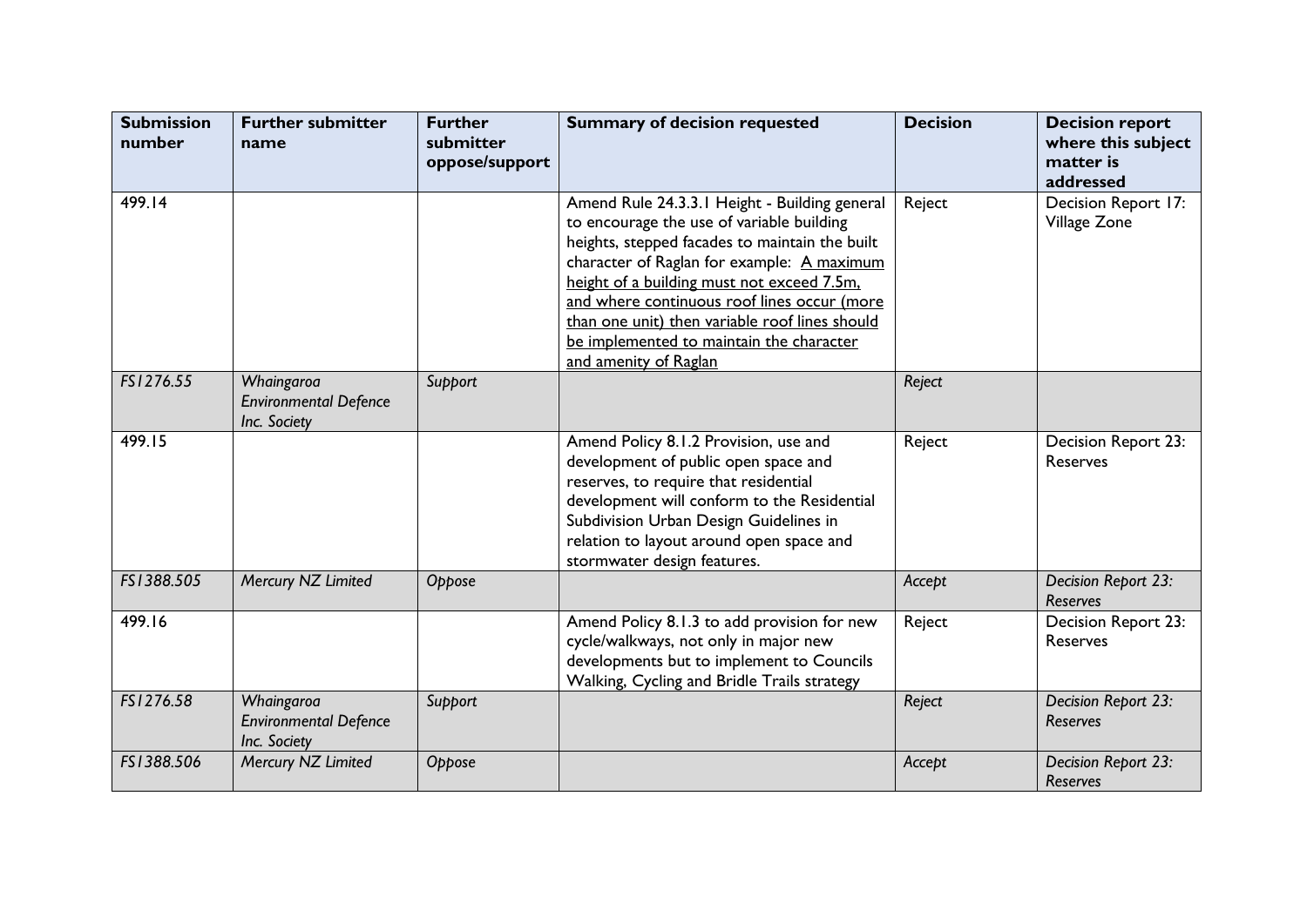| <b>Submission</b><br>number | <b>Further submitter</b><br>name                           | <b>Further</b><br>submitter<br>oppose/support | <b>Summary of decision requested</b>                                                                                                                                                                                                                                                                                                                                                                                                                                                                                                                                                                                                                                                                                                             | <b>Decision</b> | <b>Decision report</b><br>where this subject<br>matter is<br>addressed |
|-----------------------------|------------------------------------------------------------|-----------------------------------------------|--------------------------------------------------------------------------------------------------------------------------------------------------------------------------------------------------------------------------------------------------------------------------------------------------------------------------------------------------------------------------------------------------------------------------------------------------------------------------------------------------------------------------------------------------------------------------------------------------------------------------------------------------------------------------------------------------------------------------------------------------|-----------------|------------------------------------------------------------------------|
| 499.17                      |                                                            |                                               | Add the following to the planning maps:<br>The planned Wainui Road to Te Hutewai<br>Road walk/cycle track All unformed roads<br>not shown on the maps All the tracks<br>through the residential zones linking<br>Lorenzen Bay with Kaitoke Walkway. A<br>cycle track from Wallis Street to Violet<br>Street, Raglan. Circular walk around Raglan<br>A link from Raglan to the Te Araroa walkway<br>using paper roads via Karioi and Bridal Veil<br>Falls. Walkway/cycleway/bridle way maps<br>to include walkways, and where possible<br>cycleways, along the whole coast. A track<br>from Raglan to the summit of Karioi using<br>esplanades, reserves and paper roads. A<br>link along Wainui Stream from Wainui<br>Reserve to Bryant Reserve. | Reject          | Decision Report 13:<br>Infrastructure                                  |
| FS1276.63                   | Whaingaroa<br><b>Environmental Defence</b><br>Inc. Society | Support                                       |                                                                                                                                                                                                                                                                                                                                                                                                                                                                                                                                                                                                                                                                                                                                                  | Reject          | Decision Report 13:<br>Infrastructure                                  |
| 499.18                      |                                                            |                                               | Amend Rule 16.4.14(b) Subdivision of<br>esplanade reserves and esplanade strips to<br>require the developer of lots 4ha to provide<br>esplanade facilities that will include as a<br>minimum a 1.8m wide timber edge gravel<br>path walkway and 10% of area landscape<br>planting.                                                                                                                                                                                                                                                                                                                                                                                                                                                               | Reject          | Decision Report 14:<br><b>Residential Zone</b>                         |
| 499.19                      |                                                            |                                               | Add a resource management framework for<br>the management of Genetically Modified<br>Organisms that is regional specific taking into                                                                                                                                                                                                                                                                                                                                                                                                                                                                                                                                                                                                             | Reject          | Decision Report 12:<br><b>Genetically Modified</b><br>Organisms        |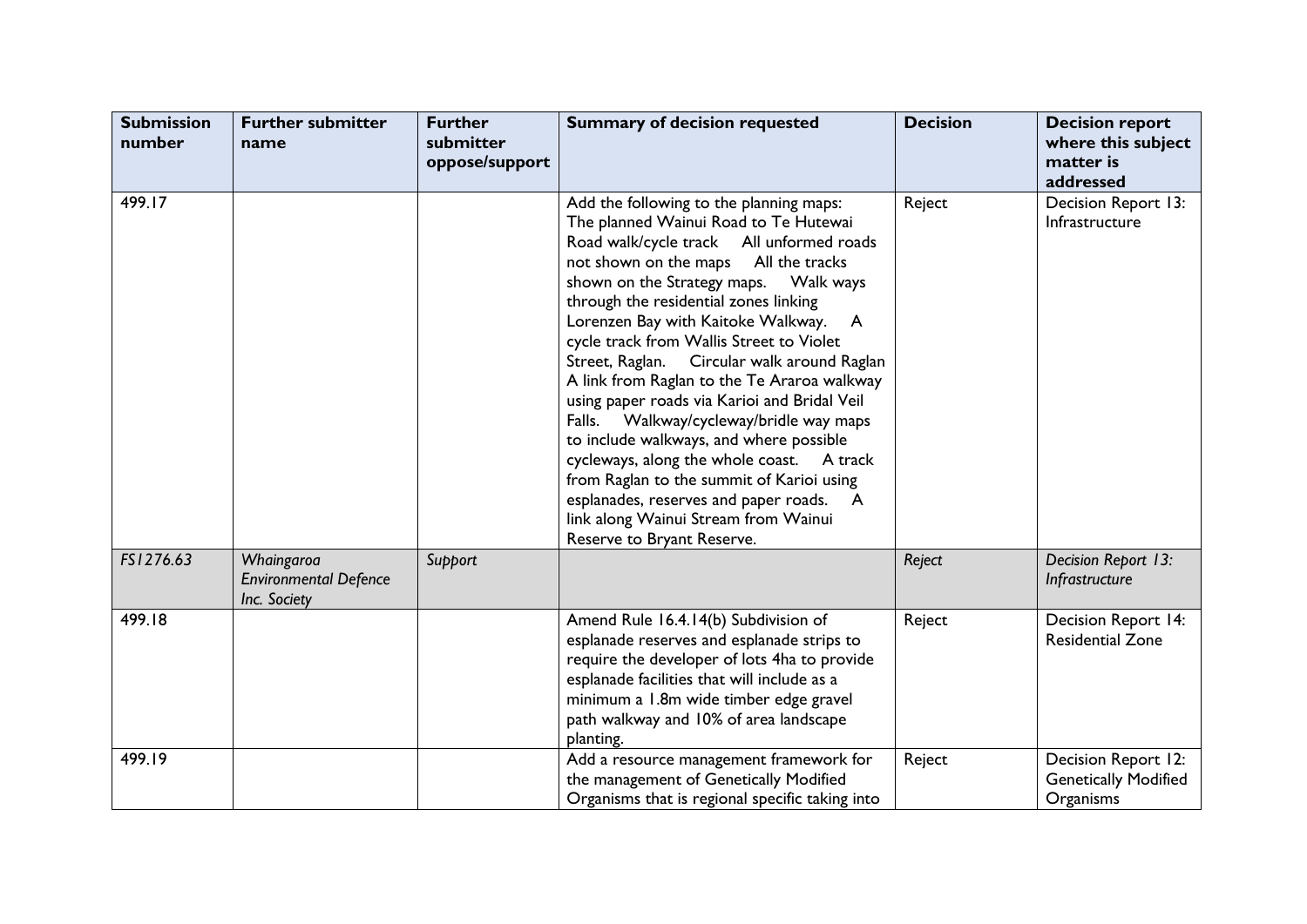| <b>Submission</b><br>number | <b>Further submitter</b><br>name                           | <b>Further</b><br>submitter<br>oppose/support | <b>Summary of decision requested</b>                                     | <b>Decision</b> | <b>Decision report</b><br>where this subject<br>matter is<br>addressed |
|-----------------------------|------------------------------------------------------------|-----------------------------------------------|--------------------------------------------------------------------------|-----------------|------------------------------------------------------------------------|
|                             |                                                            |                                               | account environmental, economic and social<br>well-being considerations. |                 |                                                                        |
| FS1192.9                    | H & R Cotman                                               | Oppose                                        |                                                                          | Accept          | Decision Report 12:<br><b>Genetically Modified</b><br><b>Organisms</b> |
| FS1199.7                    | <b>New Zealand Forest</b><br><b>Research Institute</b>     | Oppose                                        |                                                                          | Accept          | Decision Report 12:<br><b>Genetically Modified</b><br><b>Organisms</b> |
| FS1212.9                    | <b>David Stewart Bull</b>                                  | Oppose                                        |                                                                          | Accept          | Decision Report 12:<br><b>Genetically Modified</b><br><b>Organisms</b> |
| FS1214.9                    | <b>Forest Owners Association</b>                           | Oppose                                        |                                                                          | Accept          | Decision Report 12:<br><b>Genetically Modified</b><br><b>Organisms</b> |
| FS1225.9                    | <b>BIOTech New Zealand</b>                                 | Oppose                                        |                                                                          | Accept          | Decision Report 12:<br><b>Genetically Modified</b><br><b>Organisms</b> |
| FS1295.9                    | Life Sciences Network<br>Incorporated                      | Oppose                                        |                                                                          | Accept          | Decision Report 12:<br><b>Genetically Modified</b><br><b>Organisms</b> |
| FS1320.9                    | Livestock Improvement<br>Corporation                       | Oppose                                        |                                                                          | Accept          | Decision Report 12:<br><b>Genetically Modified</b><br><b>Organisms</b> |
| FS1276.81                   | Whaingaroa<br><b>Environmental Defence</b><br>Inc. Society | Support                                       |                                                                          | Reject          | Decision Report 12:<br><b>Genetically Modified</b><br><b>Organisms</b> |
| FS1343.11                   | <b>Bruce Cameron</b>                                       | Oppose                                        |                                                                          | Accept          | Decision Report 12:<br><b>Genetically Modified</b><br><b>Organisms</b> |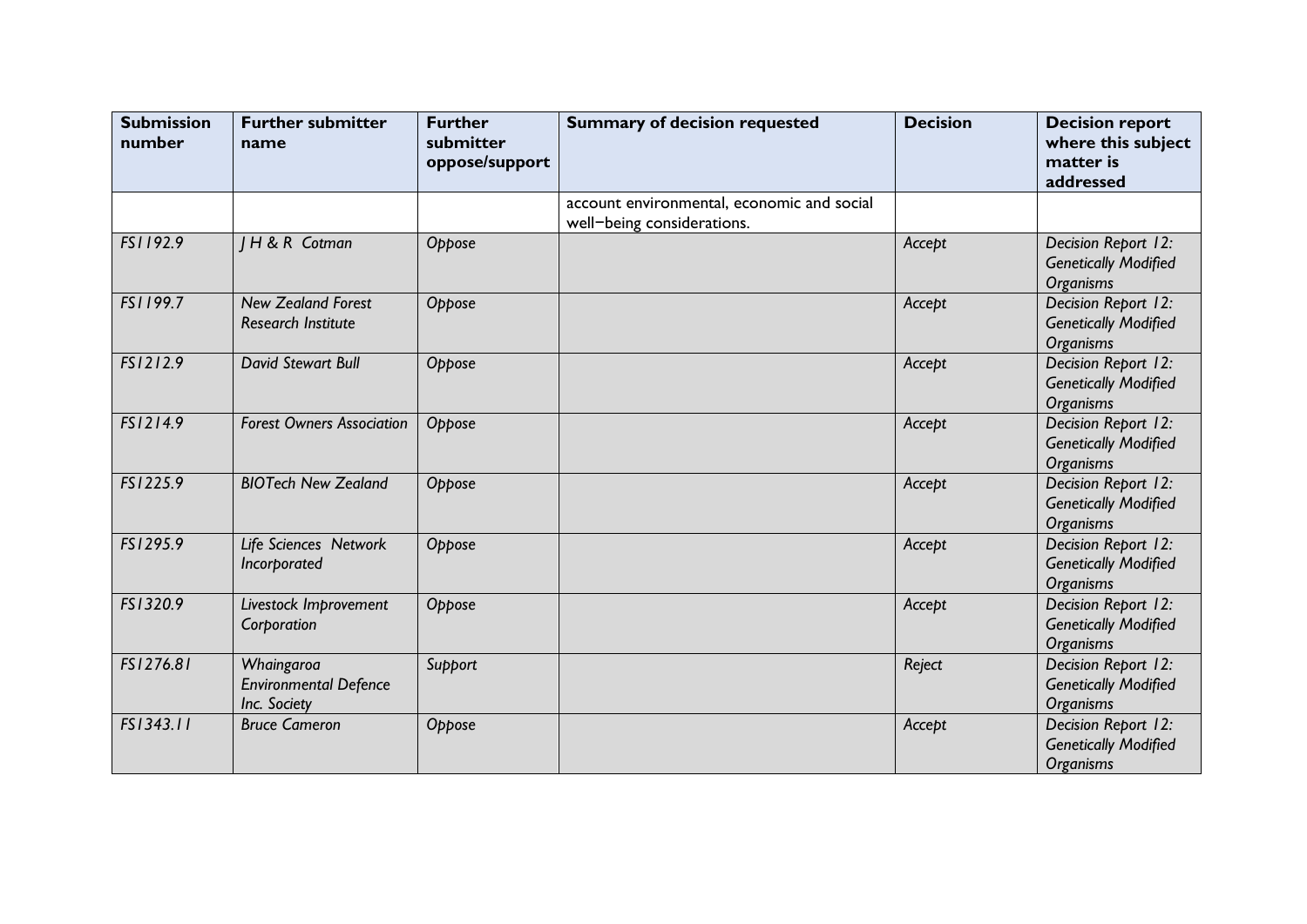| <b>Submission</b><br>number | <b>Further submitter</b><br>name                              | <b>Further</b><br>submitter<br>oppose/support | <b>Summary of decision requested</b>                                                                                                                                                                                                                                                                                                                                | <b>Decision</b> | <b>Decision report</b><br>where this subject<br>matter is<br>addressed |
|-----------------------------|---------------------------------------------------------------|-----------------------------------------------|---------------------------------------------------------------------------------------------------------------------------------------------------------------------------------------------------------------------------------------------------------------------------------------------------------------------------------------------------------------------|-----------------|------------------------------------------------------------------------|
| FS1342.267                  | <b>Federated Farmers</b>                                      | Oppose                                        |                                                                                                                                                                                                                                                                                                                                                                     | Accept          | Decision Report 12:<br><b>Genetically Modified</b><br><b>Organisms</b> |
| 499.20                      |                                                               |                                               | Add strong precautionary and prohibitive<br>provisions, policies and rules relating to<br>GMOs that are the same (or similar) as those<br>in the Far North District Plan, the Whangarei<br>District Plan and the Auckland Unitary Plan,<br>to ensure a consistent approach across<br>Northland, Auckland and the Waikato and to<br>eliminate cross boundary issues. | Reject          | Decision Report 12:<br><b>Genetically Modified</b><br>Organisms        |
| FS1276.82                   | Whaingaroa<br><b>Environmental Defence</b><br>Inc. Society    | Support                                       |                                                                                                                                                                                                                                                                                                                                                                     | Reject          | Decision Report 12:<br><b>Genetically Modified</b><br><b>Organisms</b> |
| FS1108.140                  | Te Whakakitenga o<br>Waikato Incorporated<br>(Waikato-Tainui) | Support                                       |                                                                                                                                                                                                                                                                                                                                                                     | Reject          | Decision Report 12:<br><b>Genetically Modified</b><br><b>Organisms</b> |
| FS1139.125                  | Turangawaewae Trust<br><b>Board</b>                           | Support                                       |                                                                                                                                                                                                                                                                                                                                                                     | Reject          | Decision Report 12:<br><b>Genetically Modified</b><br><b>Organisms</b> |
| 499.21                      |                                                               |                                               | Amend Schedule 30.2 Notable Trees, to<br>include the trees in the gully between Rose<br>Street and Lily Street, Raglan.                                                                                                                                                                                                                                             | Reject          | Decision Report 8:<br>Historic Heritage                                |
| FS1276.48                   | Whaingaroa<br><b>Environmental Defence</b><br>Inc. Society    | Support                                       |                                                                                                                                                                                                                                                                                                                                                                     | Reject          |                                                                        |
| 499.22                      |                                                               |                                               | Amend Schedule 30.2 Notable Trees, to<br>include the trees to the south west of State<br>Highway 23, Raglan between Hills Road and<br>Greenslade Road.                                                                                                                                                                                                              | Reject          | Decision Report 8:<br>Historic Heritage                                |